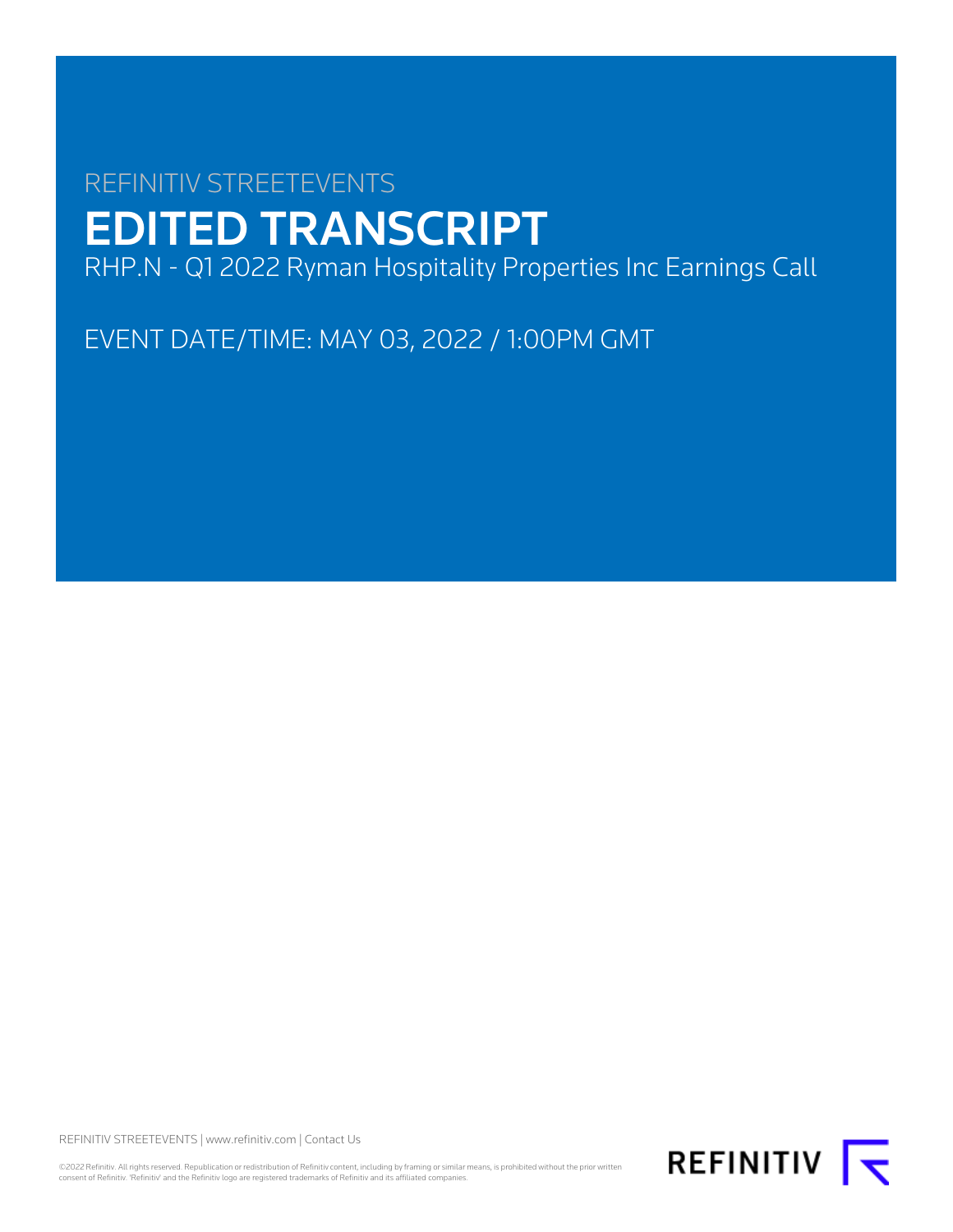## **CORPORATE PARTICIPANTS**

**[Colin V. Reed](#page-1-0)** Ryman Hospitality Properties, Inc. - Chairman & CEO **[Jennifer L. Hutcheson](#page-1-1)** Ryman Hospitality Properties, Inc. - Executive VP, Corporate Controller, CFO & CAO **[Mark Fioravanti](#page-3-0)** Ryman Hospitality Properties, Inc. - President & Director **[Patrick Chaffin](#page-6-0)** Ryman Hospitality Properties, Inc. - Executive VP & COO - Hotels

# **CONFERENCE CALL PARTICIPANTS**

**[Chris Jon Woronka](#page-12-0)** Deutsche Bank AG, Research Division - Research Analyst **[Dori Lynn Kesten](#page-10-0)** Wells Fargo Securities, LLC, Research Division - Senior Analyst **[Jay Bradley Kornreich](#page-14-0)** SMBC Nikko Securities America, Inc., Research Division - Research Analyst **[Shaun Clisby Kelley](#page-5-0)** BofA Securities, Research Division - MD in Americas Equity Research & Research Analyst **[Smedes Rose](#page-9-0)** Citigroup Inc., Research Division - Director & Senior Analyst **[William Andrew Crow](#page-8-0)** CIMB Research - Research Analyst

## **PRESENTATION**

#### **Operator**

<span id="page-1-1"></span>Welcome to Ryman Hospitality Properties' First Quarter 2022 Earnings Conference Call. Hosting the call today from Ryman Hospitality Properties are Mr. Colin Reed, Chairman and Chief Executive Officer; Mr. Mark Fioravanti, President; Ms. Jennifer Hutcheson, Chief Financial Officer; Mr. Patrick Chaffin, Chief Operating Officer; and Mr. Scott Bailey, President, Opry Entertainment Group. This call will be available for digital replay. The number is (800) 925-9951 with no conference ID required. (Operator Instructions) It is now my pleasure to turn the floor over to Ms. Jennifer Hutcheson. Ma'am, you may begin.

#### **Jennifer L. Hutcheson** - Ryman Hospitality Properties, Inc. - Executive VP, Corporate Controller, CFO & CAO

Good morning. Thank you all for joining us today. This call may contain forward-looking statements as defined in the Private Securities Litigation Reform Act of 1995, including statements about the company's expected financial performance. Any statements we make today that are not statements of historical facts may be deemed to be forward-looking statements. Words such as believes or expects are intended to identify these statements, which may be affected by many factors, including those listed in the company's SEC filings and in today's release.

<span id="page-1-0"></span>The company's actual results may differ materially from the results we discuss or project today. We will not update any forward-looking statements, whether as a result of new information, future events or any other reason. We will also discuss non-GAAP financial measures today. We reconcile each non-GAAP measure to the most comparable GAAP measure in exhibit to today's release. I will now turn the call over to Colin.

## **Colin V. Reed** - Ryman Hospitality Properties, Inc. - Chairman & CEO

Thank you, Jen, and good morning, everyone. The first quarter of '22 was one of the most remarkable quarters I've witnessed in this business, and I've been in it a long time. The rate of change from week-to-week and month-to-month as the Omicron variant receded and the group demand resurged was unlike any other trajectory I've seen except perhaps for the earliest days of the pandemic when the trajectory was essentially reversed.

Our hospitality portfolio went from 60 points of occupancy and \$42 million of adjusted EBITDA in the month of December, down to 33% and less than \$1 million in January as the Omicron impact was felt. Then in February, rose to 46% occupancy and nearly \$17 million of EBITDAre before in March, reaching over 63 points of occupancy and \$52 million of adjusted EBITDAre.

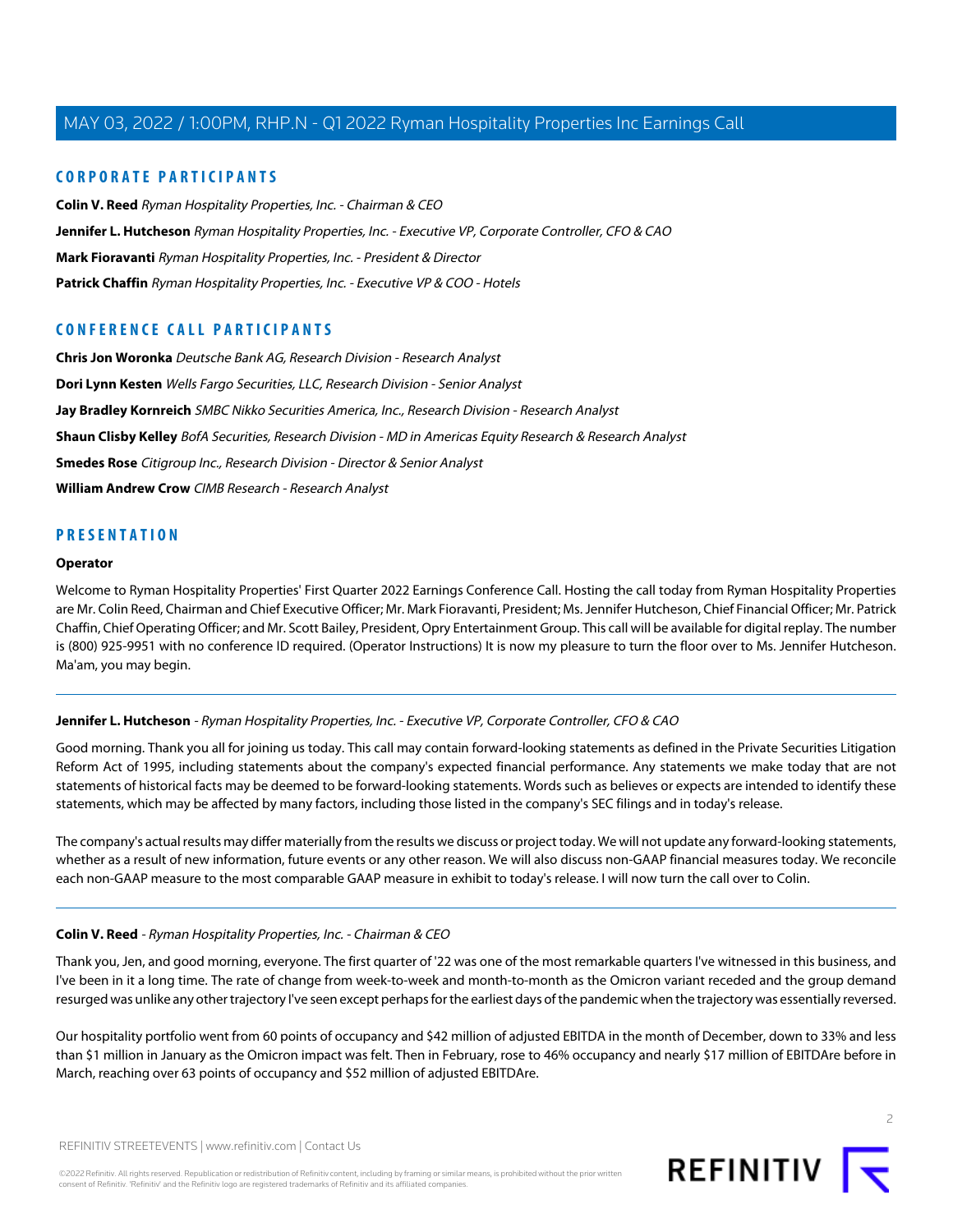The pace of recovery exceeded our expectations, as we anticipated, it would be much harder to offset the Omicron cancellations in such a short window as we discussed very clearly on our February earnings call. But there were 2 primary factors that helped deliver these results. One is the continued strength of our leisure transient business, which we have highlighted before. This trend carried over from the holidays through to a robust spring break season in March.

Our leisure transient ADR grew 26% compared to the first quarter of '19 and 35% over the first quarter of last year. The Gaylord Palms saw some of the largest spring break crowds hosting 5,000 more transient room nights in the first quarter of this year than in the first quarter of '19. In March, the Palms turned in their single best months performance on record for revenue and adjusted EBITDAre.

And the hotel's first quarter was only \$1.1 million below its first quarter of '19 levels in profitability. Despite 27 fewer points of occupancy due to the Omicron cancellations on the group side. This was truly a remarkable performance. The other factor leading us to surpass internal expectations was the rapid recovery in group travel as the weeks went on. Now to give you a sense of just how fast things were happening, we quite literally had groups who early in the quarter, indicated that they were likely to cancel. And then as things started to look better, their message became, well, we still plan to meet, but you should expect higher-than-normal attrition. Then as the meeting date arrived, some of these groups not only traveled but exceeded their original blocks, crazy times indeed.

On the group side, we collected close to \$20 million in cancellation and attrition fees. And since the beginning of the pandemic, we've collected now over \$95 million in fees. We feel very good about the strength of our contracts going forward as some of the last vestiges of the pandemic restrictions fall away, such as the airline mask mandate and travel truly normalizes.

Looking ahead for our hospitality business, we feel confident that the momentum we experienced in the first quarter will continue barring an exogenous event. To highlight this, at the end of the first quarter, our lead volumes were the highest they have been since the pandemic began and only 4% below 2019 lead volumes, having added 2 million new leads in the 3 months in the first quarter. And within those leads, our near-term in the year for the year lead volumes continue to exceed 2019 levels.

In terms of production, the 422,000 gross group room nights booked in the first quarter exceeded the first quarter of '19 by almost 7%. Now to help frame how impressive this is, consider that in the immediately preceding quarter, that is in the fourth quarter of '21, we booked nearly 1 million gross group room nights. Typically, a large fourth quarter production number like that, like the one I just talked about, includes some amount of draining the funnel at the year-end.

So the following first quarter of the new year is more likely to see slower production as the funnel of new leads gets replenished. And our emphasis on driving future rate growth paid off handsomely in the first quarter, with ADR or new group bookings 8% higher than in the first quarter of '21 and 13% higher than the first quarter of 2019.

The value proposition we offer meeting plan is through the investments that we have made in our portfolio over the last 5 years, positions our hotels with a significant competitive advantage in terms of quality and volume of meeting space, variety and attractiveness of food and beverage outlets, renovated room product and extensive and unique amenities. Altogether, we feel very good about the trajectory our hospitality is on as we exit the first quarter. And the prospects for continued recovery in organic production for both this year and future years.

Now turning to our entertainment business, we saw a similar pattern of month-by-month improvements as Omicron abated. If we set aside our investment in Circle and look at the wholly owned operating businesses in this segment, led by the Ryman, Opry House and our Ole Red venues, these businesses started in January at a loss of \$1.1 million in adjusted EBITDAre.

By February, as attendance recovered, they generated positive \$2.3 million, and in March, turned in \$6.4 million. For this first quarter as a whole, these businesses reached \$7.4 million of positive adjusted EBITDAre on a same-store basis compared to the first quarter of '19, and thus, excluding both Circle and Ole Red Orlando, which opened in 2020, this segment reached 93% of its first quarter 2019 performance, even with the impact of Omicron in January and February.

REFINITIV STREETEVENTS | [www.refinitiv.com](https://www.refinitiv.com/) | [Contact Us](https://www.refinitiv.com/en/contact-us)

©2022 Refinitiv. All rights reserved. Republication or redistribution of Refinitiv content, including by framing or similar means, is prohibited without the prior written consent of Refinitiv. 'Refinitiv' and the Refinitiv logo are registered trademarks of Refinitiv and its affiliated companies.



**REFINITIV**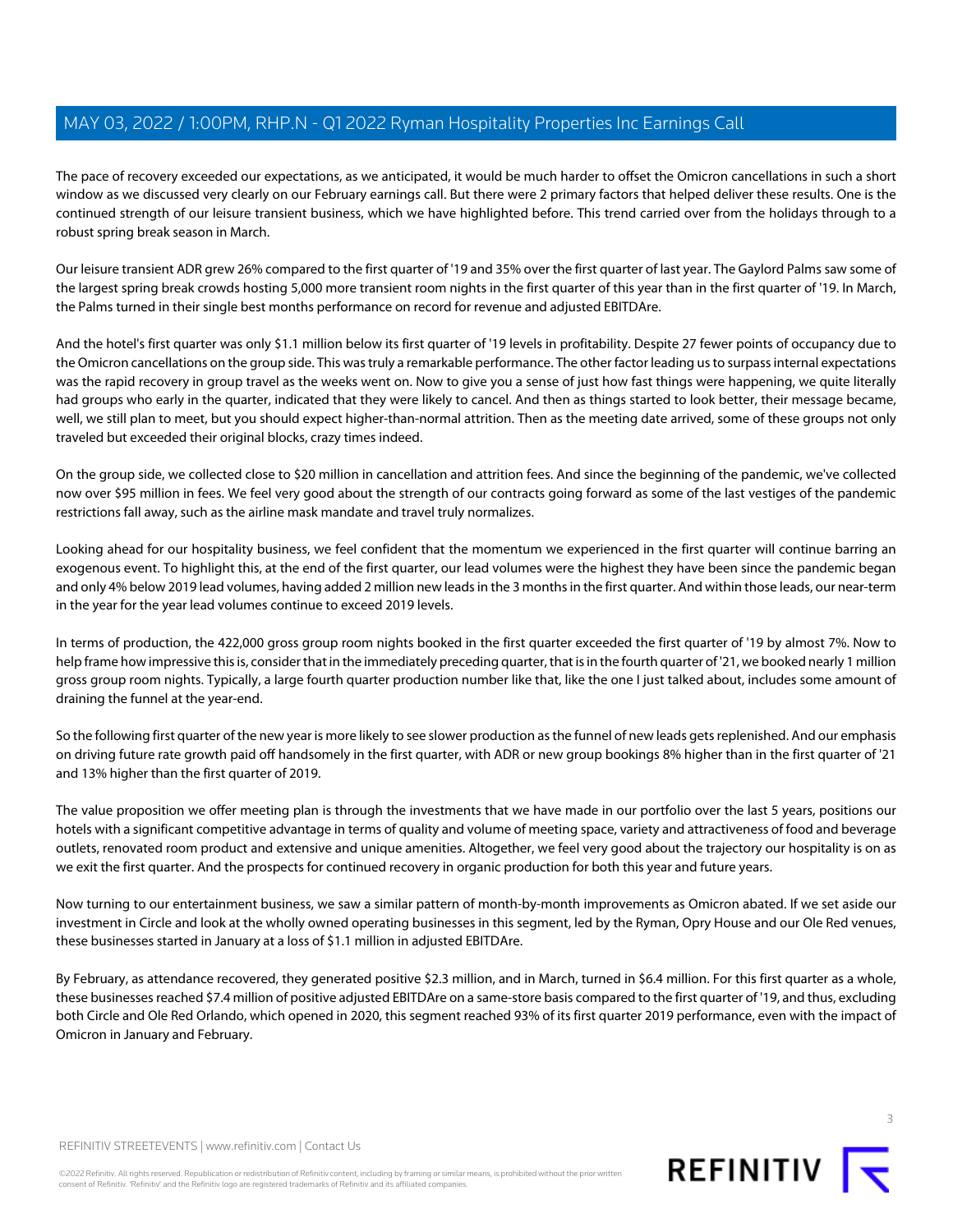Our big news in the first quarter was that we have reached an agreement with the Atairos and NBCUniversal to partner with them and sell 30% of our entertainment business at a minimum enterprise value of \$1.415 billion with the potential decline to \$1.515 billion, if certain performance metrics are met in '23 and '24 with both valuations inclusive of the presumed closing of Block 21. This agreement is a win all around for our shareholders, our employees, our customers, the artists that are on our stage and our new partners.

For starters, it sets a public valuation mark on this business, which we've long argued was undervalued by the market, given the demand for live entertainment assets, especially ones as unique and irreplaceable as the Ryman Auditorium and the Grand Ole Opry House. It provides a boost of liquidity to Ryman in the form of Atairos, roughly \$290 million equity purchase, which will lower our combined leverage by nearly 0.5 turn after fees and expenses and helps accelerate our post-pandemic deleveraging plans. It brings the extensive expertise and strategic capabilities of Atairos and NBCUniversal to accelerate the reach and expand the growth opportunities of this business across live entertainment performances, content creation and digital distribution.

It also creates scale and thus new opportunities for our employees and new avenues and outlets for our artists and consumers to discover each other. It retains 70% of the upside of all of these opportunities for our existing shareholders with a clear set of options to eventually fully separate this business from the REIT, something we've always said was the best alignment for both businesses.

Now turning back to our hotel business just for a moment, let me talk briefly about the future. And here's where we get really, really excited. All of the proactive decisions that we have taken over the last few years, including product enhancements and expansion, group sales staff retention and bringing in new folks to bolster our group sales processes have all resulted in a really strong book of forward business and a very impressive leisure business. As a consequence of all of this, the remainder of this year is shaping up to be remarkably strong.

At the beginning of April of this year, we had over 524,000 net group room nights on the books for the second quarter and approximately 1.4 million for the remaining 9 months of the year. Now in terms of how these numbers compare to where we sat at the same time in '19, here's what's interesting. As of the 31st of March of this year, our room nights on the books for the rest of '22 represent 97% of 2019 group room nights on the books for '19, but with an ADR growth of 8.6%.

And by the way, when you look at the group room nights that we have on the books as of the 31st of March 2022, for the year of 2023, these represent 102% of the 2019 group room nights we have on the books as of the 31st of March of 2018, again, with an ADR growth of 8.6%. These are incredibly strong numbers considering we just spent the last 2 years fighting a global pandemic.

Now Jen will share with you details of our guidance for the second quarter and the year. And you'll see, given the strength of our business, we're projecting that the next 9 months on a consolidated basis at the midpoint will exceed our 2019 performance from adjusted EBITDAre perspective.

<span id="page-3-0"></span>Now I'll stop here, as I have both Mark and Jen joining me today, as Jennifer has now stepped into our Chief Financial Officer role, and Jen, congratulations again on that. And Mark's duties have expanded as President of the company, and congrats to you, Mark as well. So I'll turn it over to them for additional comments, and then we'll open up the lines for questions. Mark?

## **Mark Fioravanti** - Ryman Hospitality Properties, Inc. - President & Director

Thanks, Colin. Let me add a bit of color to the hospitality operational results for the quarter, particularly a snapshot of March as it's the best indicator of where our business stands post Omicron. Colin indicated the rapid improvement in the quarter in group occupancy as we ended at 63% overall occupancy in the month of March. I would add that our group mix for the month of March was 70% of total room nights, and that compares to 76% of total room nights in March of 2019. In January of this year, group booked 61% of room nights traveled compared to 80% in January of 2019. So while the transient was very strong throughout the quarter, it was the group recovery that really closed the occupancy gap as the period went on.

And within those first quarter group room nights, our mix of corporate groups was 66% compared to 60% in the first quarter of 2019. So while early in the pandemic, recovery of corporates have seen the most tendency to dive back in, we're happy to report that they're now coming back in numbers. Another positive trend in the quarter was the level of group outside the room spending. For the full quarter, we saw about \$229 of

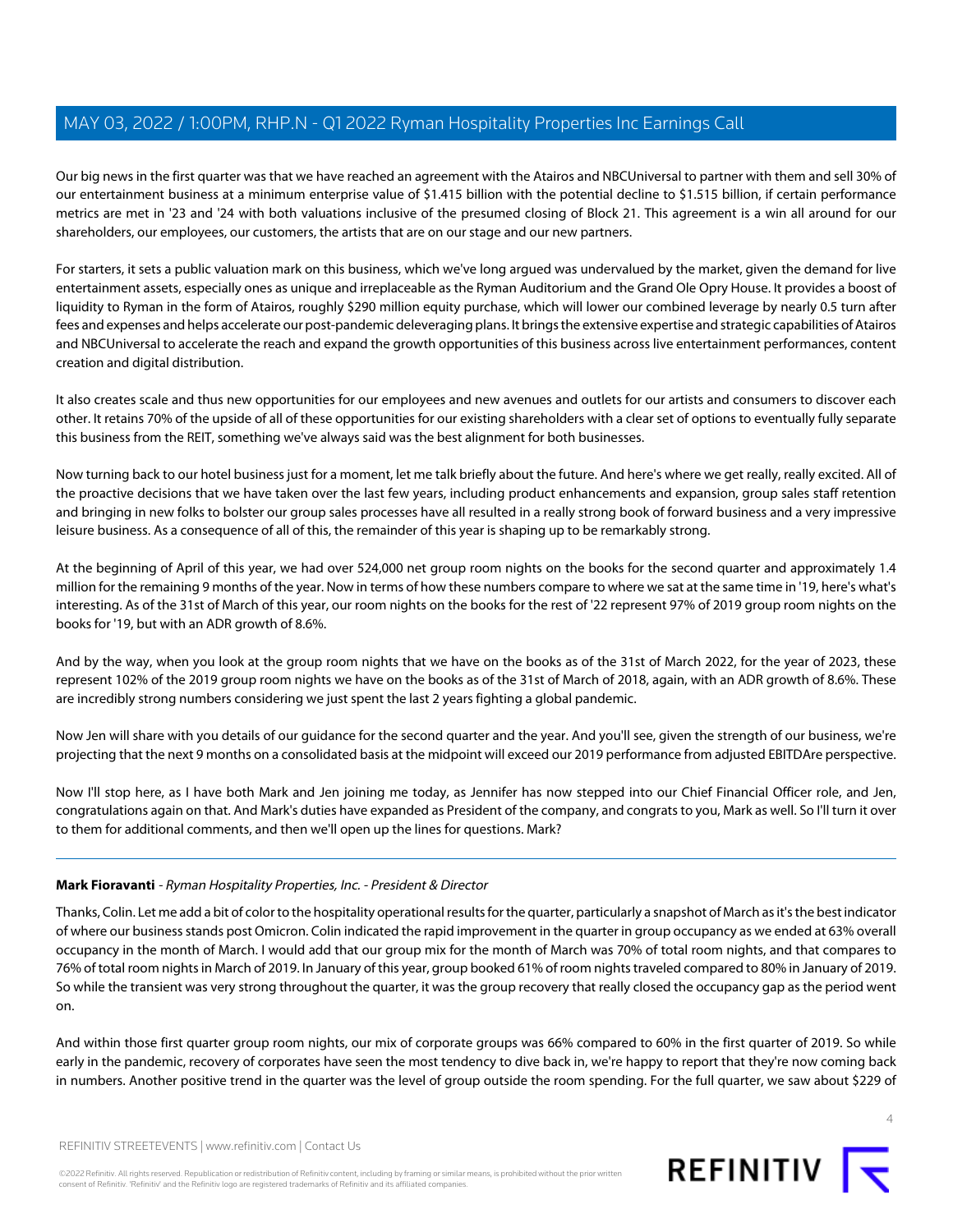banquet spending per group room night, only 1.5% below the first quarter of 2019. However, in March, that figure continued to improve and reached \$254 per group room night, a 7.6% increase compared to March of 2019.

So with the return of more corporate groups, we're pleased to see outside the room spending activity reached pre-pandemic levels as both leisure and groups are spending well on property. Quickly, a few trends by hotel. The Gaylord Palms had the steepest occupancy recovery month-by-month during the quarter, going from 27% in January to 79% in March. Opryland also performed very well with leisure transient picking up over 4,600 transient room nights compared to the first quarter of 2019 and seeing over 32% growth in transient ADR over the same period.

The group recovery was also pronounced at Opryland as total occupancy increased from 30% in January to 72% in March. The Gaylord Texan was close behind these leaders reaching 72% occupancy in March and also adding 3,000 transient room nights compared to the first quarter of 2019. The Gaylord Rockies and Gaylord National were the 2 hotels where the pace of Omicron recovery was not quite a dramatic month by month within the quarter. The Gaylord Rockies gained 4,900 transient room nights compared to the first quarter of 2019 and doubled occupancy from 27% in January to 54% in March.

As most of you know, the Gaylord National has the lowest leisure transient mix of our 5 Gaylord hotels. As such, the National did not benefit as much from the strong leisure demand recovery and continue to experience the lingering impacts from the Omicron variant on group room nights. Overall, hospitality margins held up relatively well in the face of Omicron in the quarter, with adjusted EBITDAre margins off a modest 7 points year-over-year compared to the first quarter of 2019 despite a 25 point decline in occupancy and a 21% increase in average wage rate over the first quarter of 2019.

Our emphasis on retaining key staff members is proving prescient as group business has returned in volume post the Omicron disruption. And we continue to believe that as occupancy recovers and high-margin outside the room revenue streams return with these groups, the productivity measures we've implemented through the course of the pandemic will yield improved margins longer term compared to pre-COVID levels.

Looking ahead, our on the books position for the balance of the year looks very healthy, as Colin provided a snapshot of our group room nights on the books for the second quarter and the rest of the year. Translating these figures to occupancy as of March 31 for the balance of this year, we had 48.4 points of net group occupancy on the books, down only 3.1 points compared to the same time in 2019 for the balance of the year.

The ADR for these group room nights is 8.6% higher than the same period in 2019, which means we have 5% more group rooms revenue on the books for the balance of the year than we did for the balance -- than we did for the balance of 2019. And with our in-the-year-for-the-year lead volumes also outperforming 2019, we feel very good about the rest of the year given this pace of business and the momentum coming out of March.

On the investments front, we're in the final stages of the assumption process with the CMBS servicer for Block 21 and anticipated closing before June 1, and we anticipate our strategic partnership with Atairos and NBCUniversal to close after the Block 21 transaction by the end of the second quarter. I'll now turn it over to Jennifer to provide a brief financial balance sheet and liquidity update along with our guidance.

# **Jennifer L. Hutcheson** - Ryman Hospitality Properties, Inc. - Executive VP, Corporate Controller, CFO & CAO

Thank you, Mark. In the first quarter, the company generated total revenue of \$299.1 million and a net loss to common shareholders of \$24.6 million or a loss of \$0.45 per fully diluted share. In terms of our balance sheet, net debt was approximately unchanged sequentially from the end of the fourth quarter of 2021 at \$2.8 billion. The company had available liquidity of \$638.4 million, consisting of \$510 million of capacity under our revolving credit facility and \$128.4 million of unrestricted cash.

We effectively exited our covenant waiver period for our secured credit facility with the end of the first quarter. So beginning with the second quarter, we will now once again be required to meet certain maintenance covenants in terms of consolidated fixed charge coverage and implied debt service coverage ratios. However, these ratios are modified to reduce threshold to reduce threshold levels of 1x and 1.1x respectively, through the balance of 2022 and will be based on annualized results for that time. All other special restrictions related to our pandemic covenant waiver are no longer in effect, such as limits on discretionary capital spending, acquisitions, investments or debt incurrence.

©2022 Refinitiv. All rights reserved. Republication or redistribution of Refinitiv content, including by framing or similar means, is prohibited without the prior written consent of Refinitiv. 'Refinitiv' and the Refinitiv logo are registered trademarks of Refinitiv and its affiliated companies.



5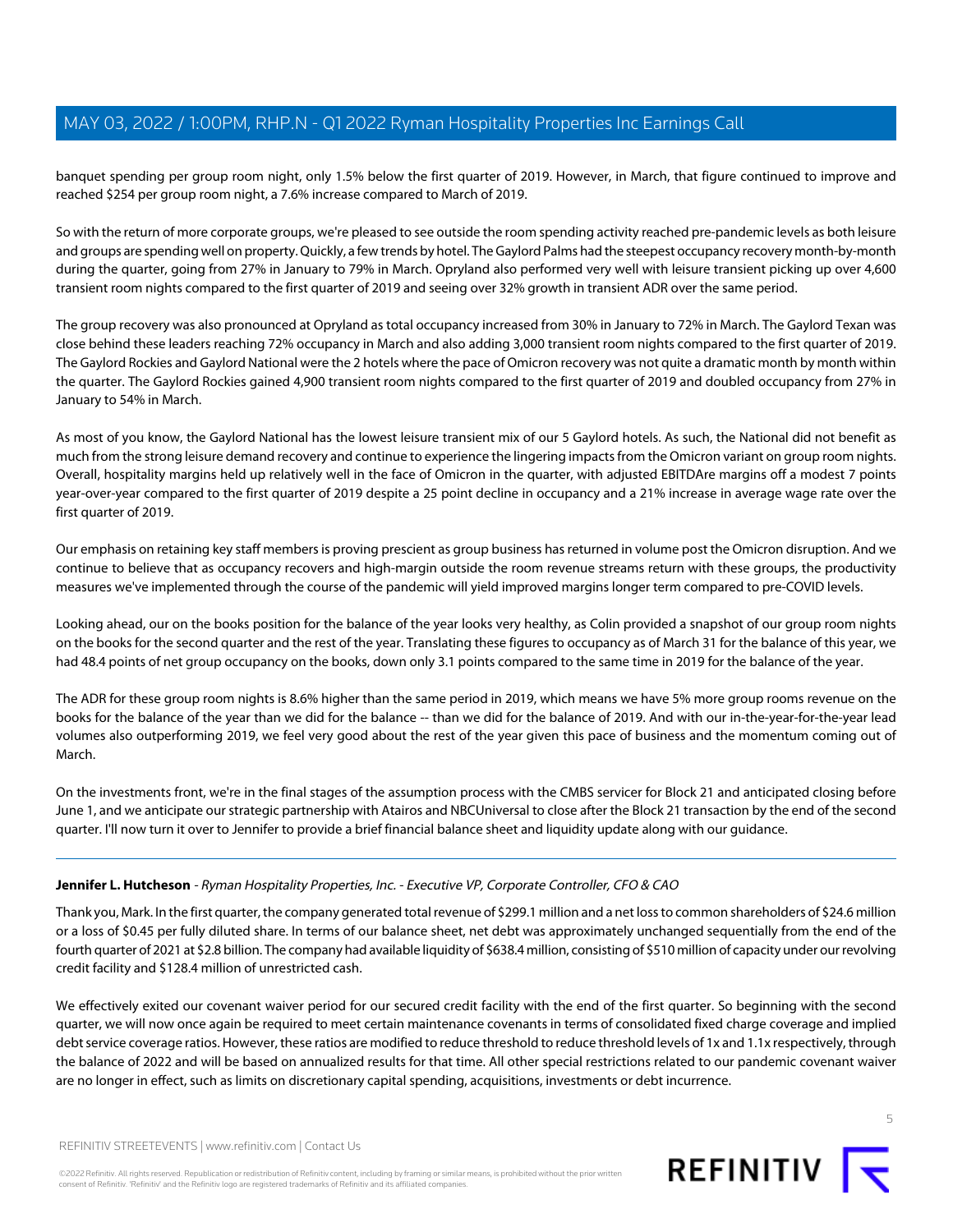For the Block 21 transaction, we expect to assume approximately \$137 million of CMBS debt on the property when the deal closes and expect to fund the balance of the \$260 million purchase price with cash on hand or borrowings under the revolving credit facility. Subsequent to the Block 21 closing, we expect to receive gross proceeds from the Atairos investment and the new \$300 million OEG segment level term loan B of approximately \$590 million before transaction fees and expenses, which we will use to retire our existing Term Loan A and outstanding amounts under our revolving credit facility.

We're currently making progress in the execution of the new Term Loan B for Opry Entertainment and expect to simultaneously place a \$65 million revolving credit facility for this business, which will be undrawn at close, but available to support the business' growth with our new partners. The net result of this transaction, as Colin noted earlier, should be around a 1.5-turn improvement in net leverage on a consolidated basis. And we will continue to prioritize both deleveraging postpandemic and taking advantage of high-return reinvestment opportunities across our businesses with our free cash flow.

And finally, given the momentum with which we exited the first quarter, we are comfortable resuming the provision of guidance for the current year. For this current second quarter of 2022, we expect our hospitality business to deliver between \$120 million and \$124 million of adjusted EBITDAre and our consolidated company to produce \$135 million to \$145 million of adjusted EBITDAre, including any partial quarter contributions from Block 21 subsequent to closing.

For the full year 2022, we expect Hospitality segment to deliver \$425 million to \$440 million of adjusted EBITDAre. Combining that with our corporate segment and our already published annual guidance for our entertainment business of \$80 million to \$88 million of adjusted EBITDAre, which we issued last month in conjunction with the announcement of the Atairos investment and which again includes the expected contribution of our pending acquisition of Block 21, we expect the consolidated company to produce \$476 million to \$502 million of adjusted EBITDAre this year.

At the midpoint of \$489 million, this would represent over 95% of our pre-pandemic 2019 full year adjusted EBITDAre of \$510 million. And if you subtract our first quarter actual results, our guidance ranges for the balance of this year represent at the midpoint, 98% of our 2019 performance for our hospitality segment and 106% for our consolidated company. And with that, I turn it back over to Colin.

## **Colin V. Reed** - Ryman Hospitality Properties, Inc. - Chairman & CEO

Thank you, Jen. Well done, and thank you, Mark. So Chelsea, let's open up the lines for questions and see what's on folks' minds here this morning.

# **QUESTIONS AND ANSWERS**

#### **Operator**

<span id="page-5-0"></span>(Operator Instructions)

Our first question will come from Shaun Kelley with Bank of America Merrill Lynch.

## **Shaun Clisby Kelley** - BofA Securities, Research Division - MD in Americas Equity Research & Research Analyst

Thank you for all the detail and color and congratulations on a really strong March. So I wanted to start, maybe the best place I think, would be to dig in on the revenue side a little bit. So I appreciate all the clarity on guidance and the bottom line trajectory where everything is at. If we think about the mix of where you're at, I think the numbers given we're 48.4% of net group room occupancy on the books down about 3 percentage points and then up 5% overall in group room revenues. Can you help us think about how that translates into just the overall revenue or RevPAR picture for Ryman, just given that obviously, there's still some work to be done on the balance of the year. So what are some of your assumptions around kind of that book of business or what needs to be -- what kind of needs to go in to fill in the gaps between here and the rest of the year?

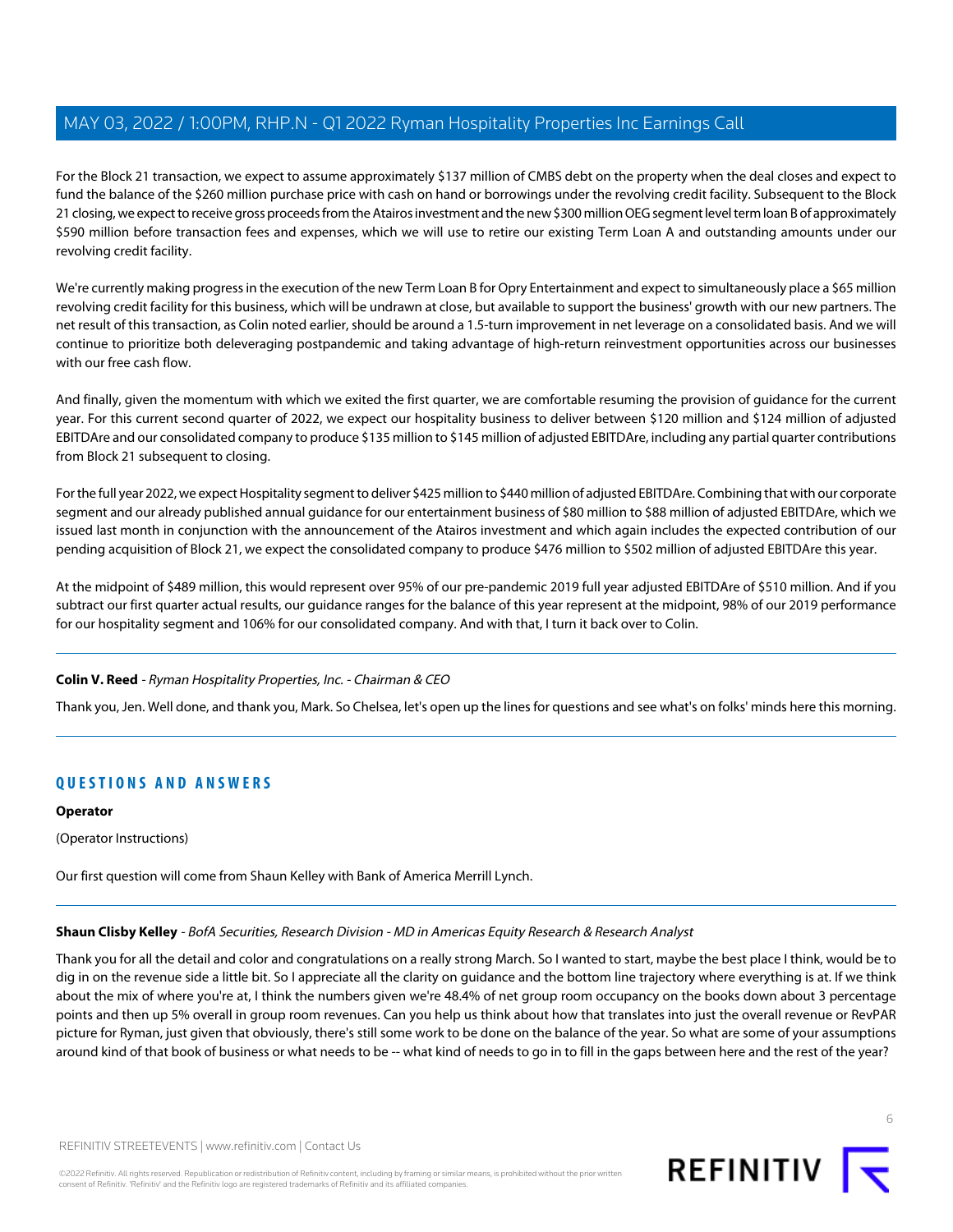## **Colin V. Reed** - Ryman Hospitality Properties, Inc. - Chairman & CEO

Right. So first of all, I think, Patrick, the reach we have is pretty limited, we're in really good shape on reach on group side for the year given the tremendous book of business we have, in particular the rate. The other thing that we didn't really talk about as we think about the rest of the year is what is going on leisure. And we are seeing leisure volumes, how do I describe this? Very, very encouraging in terms of room nights but extraordinarily encouraging in terms of the rate that we're booking these leisure room nights out. So Shaun, we feel really pretty good all round about right now. That's why we're prepared to give guidance for the year. We feel very good about where we sit right now for this year. You want to add something, Patrick?

## <span id="page-6-0"></span>Patrick Chaffin - Ryman Hospitality Properties, Inc. - Executive VP & COO - Hotels

Sure. Shaun, it's Patrick. To your point a minute ago, we talked about the 48 points of occupancy. It's about 1.38 million room nights on the books from a group perspective. If you add on to that, just what we did in 2019 from a transient perspective, which was about 22 points of occupancy or 620,000 room nights, that would give you about 2 million room nights for the remainder of the year, which would imply around 70% occupancy for the remainder of the year as far as what we have on the books on group, what we expect to do on transient at a minimum.

We anticipate that we'll exceed the transient we did in 2019 because as you've seen over the past couple of years we've gotten more savvy with our transient leisure programming. More and more folks have become aware of the unique offerings that are amended or our hotels have from a leisure amenity perspective. So I expect we'll exceed the transit room nights. So if you say, okay, if they do nothing else on the group side, they're going to be at roughly 70%. We anticipate that we'll obviously do a lot more. And on average, I would say we would book probably somewhere between 60,000 and 80,000 more room nights for the remainder of the year.

So that would give you a feel from the group side. That will give you a feel for how much more we think we can still do. So then you add on to that the rate. Mark mentioned this a minute ago, we have room nights on the books from a group perspective that are up 8.6% in terms of rate growth over 2019. And if you look at just what we did in the first quarter on the leisure transient side, we saw a growth of 14% ADR in what actually traveled during the first quarter. So room nights, if nothing else happened, we'd be in good shape. But we expect obviously to outperform and continue to deliver more room nights on the group side. And on the transient side, a great story, especially with what's going on in the rate side.

# **Colin V. Reed** - Ryman Hospitality Properties, Inc. - Chairman & CEO

Shaun, I don't want to crow about this, but we've taken as a company, a very different approach to what I think most of our competitors have done in terms of continuing to enhance the product through Omicron. We've spent a lot of money on improving just the proposition. And I think we've also, Patrick, on the hotel side, I think we work with Marriott and encourage them to be more creative on the programming side for leisure. And I think all of this stands us in really, really, really good stead to beat '19 this year, as Jen said. And if things happen the way I hope they happen maybe come in stronger, but our business looks really good right now.

## **Shaun Clisby Kelley** - BofA Securities, Research Division - MD in Americas Equity Research & Research Analyst

Clearly from the numbers that seems to be the case. And then second or follow-up question would just be, could you help us think a little bit about like maybe the ramp-up of Rockies and National Harbor. Obviously, is a little bit -- those two properties sound like they were a little bit behind the trajectory you're seeing in some of the other markets. So how is either the pacing at those properties? Or the step function that you may expect to see because overall, clearly, the portfolio is getting to levels that would rhyme with 2019, but is that disparate between -- are some properties well above and those two are still trailing? Or do you see those catching up meaningfully in the next couple of quarters?



7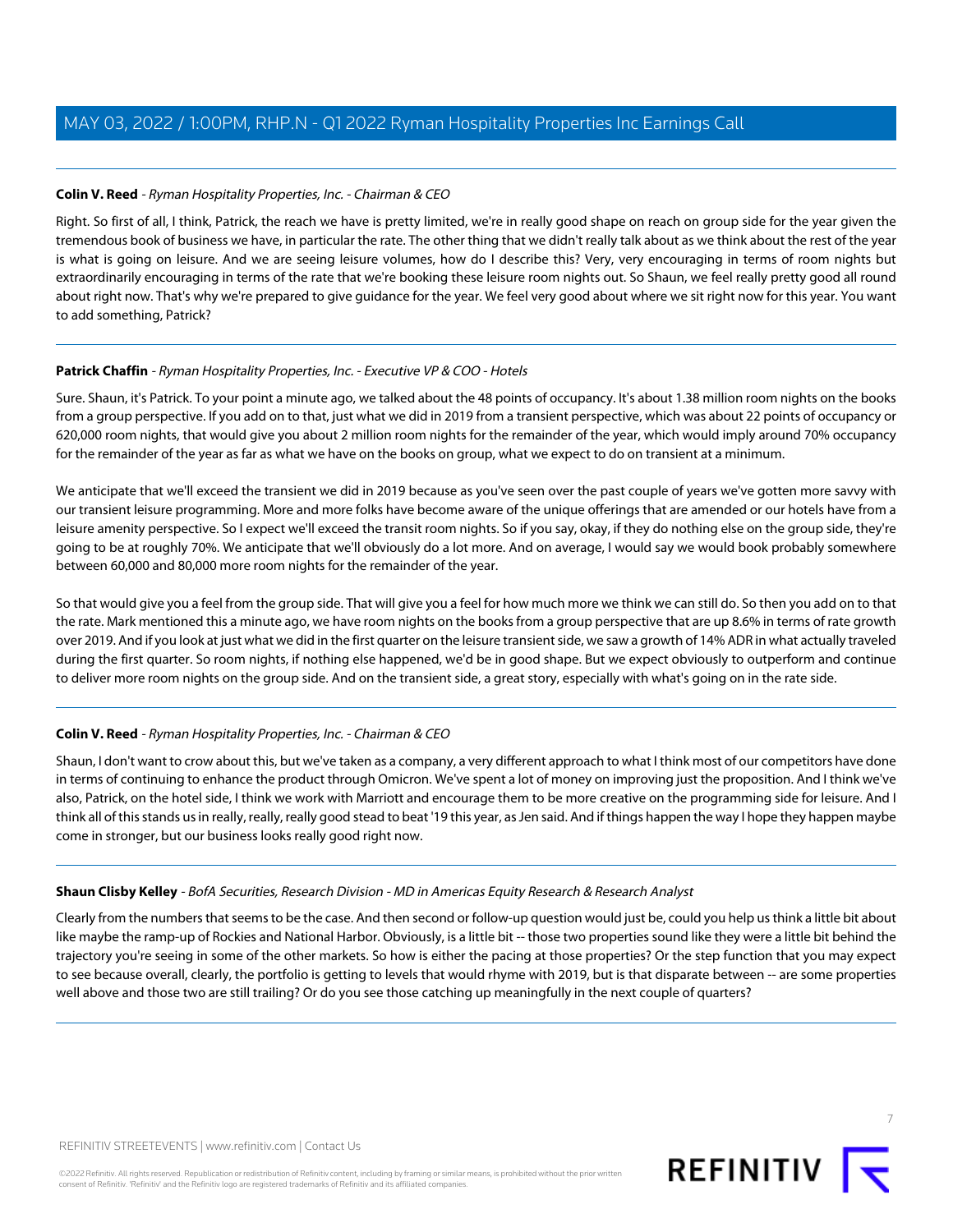## **Colin V. Reed** - Ryman Hospitality Properties, Inc. - Chairman & CEO

The latter. And -- but let me say this. The reason why these two hotels are slower coming out of the gate is because they don't have the same at the stage of their life. You've got to remember Aurora is 2.5 years old. And it does -- this hotel does not have the leisure amenity and -- amenities and the historical relationship with hundreds of thousands of customers that the other hotels have that have been open a long time. And we've been able to build a book of really strong leisure business in the Opryland, the Texans and the Palms.

Now -- but we've got plans for that. And I would say Aurora has shown some strength on the leisure side this year, but the group book of business for Aurora looks extraordinarily good. And Patrick, you may want to touch on that.

In terms of Washington, the hotel just doesn't have the same pool complex, massive food and beverage offerings that some of these other hotels do. And those are the things that we are fixing. The Washington hotel relies more on group than it does on transit. It has its lowest transient is -this hotel is the lowest percentage of transient business. But again, we've got ideas and thoughts about how we, over time, will fix that issue. But the book of group business for Washington looks really, really good over the next few months. Do you want to give some data on that?

## Patrick Chaffin - Ryman Hospitality Properties, Inc. - Executive VP & COO - Hotels

Yes, let's just consider the markets first, right? So in the first quarter, D.C. was 23 out of -- ranked #23 in the top 25 markets from an occupancy perspective. The D.C. market has struggled to get back compared to some of the other cities across the country. So you have a market phenomenon going on there, and it's not too different from what has happened in Denver. D.C. is much harder hit, but Denver ranked, from a RevPAR perspective, about 17 out of the top 25 markets. So both markets have been a little bit slower to come back, D.C. more pronounced.

But to Colin's point, National depends more on the group side. And I would tell you, as you look at the summer, they have a very strong book of business, and we're very encouraged by what we've seen there. From a margin perspective, I'm very encouraged because as we've talked about, we took the COVID period to really make some positive changes at that hotel. We did rooms renovation. We're doing a full renovation of our food and beverage outlets. But from a margin perspective, that helps on -- the F&B is helping on the margin side. But we made some fundamental changes in our union contracts that help us position the hotel to perform better.

It would sort of have handcuffs on it, and we've removed those handcuffs. So the hotel should perform much better, especially in the food and beverage outlets. So we see the group book of business strengthening as we go into the summer. We're encouraged by that. We're very encouraged by how that hotel is performing on the margin side and is set up for success.

And for a union hotel, it's been hitting the top of the brand in terms of guest satisfaction. So it's doing all the right things. And as that book of business is increasing on the group side, I think it's set up for success. On Rockies, to Colin's point, it takes 4 or 5 years for us to build the transient base, on which you can drive transient demand into a hotel. And because of COVID, that's been stunted a bit. And so we're very encouraged, and we know Rockies is going to get there. If you look at this summer, they also have a tremendously strong book of business. Their summer will be above 80% occupancy throughout the summer. So feel really good about where Rockies is heading and know that as transient builds that hotel will be set up for future success very much so.

**Mark Fioravanti** - Ryman Hospitality Properties, Inc. - President & Director

Q1 is a tough quarter seasonally in both of those markets, too, relative to Nashville, Orlando and Dallas. So it's a tough quarter.

**Colin V. Reed** - Ryman Hospitality Properties, Inc. - Chairman & CEO

Is that good enough, Shaun?

REFINITIV STREETEVENTS | [www.refinitiv.com](https://www.refinitiv.com/) | [Contact Us](https://www.refinitiv.com/en/contact-us)

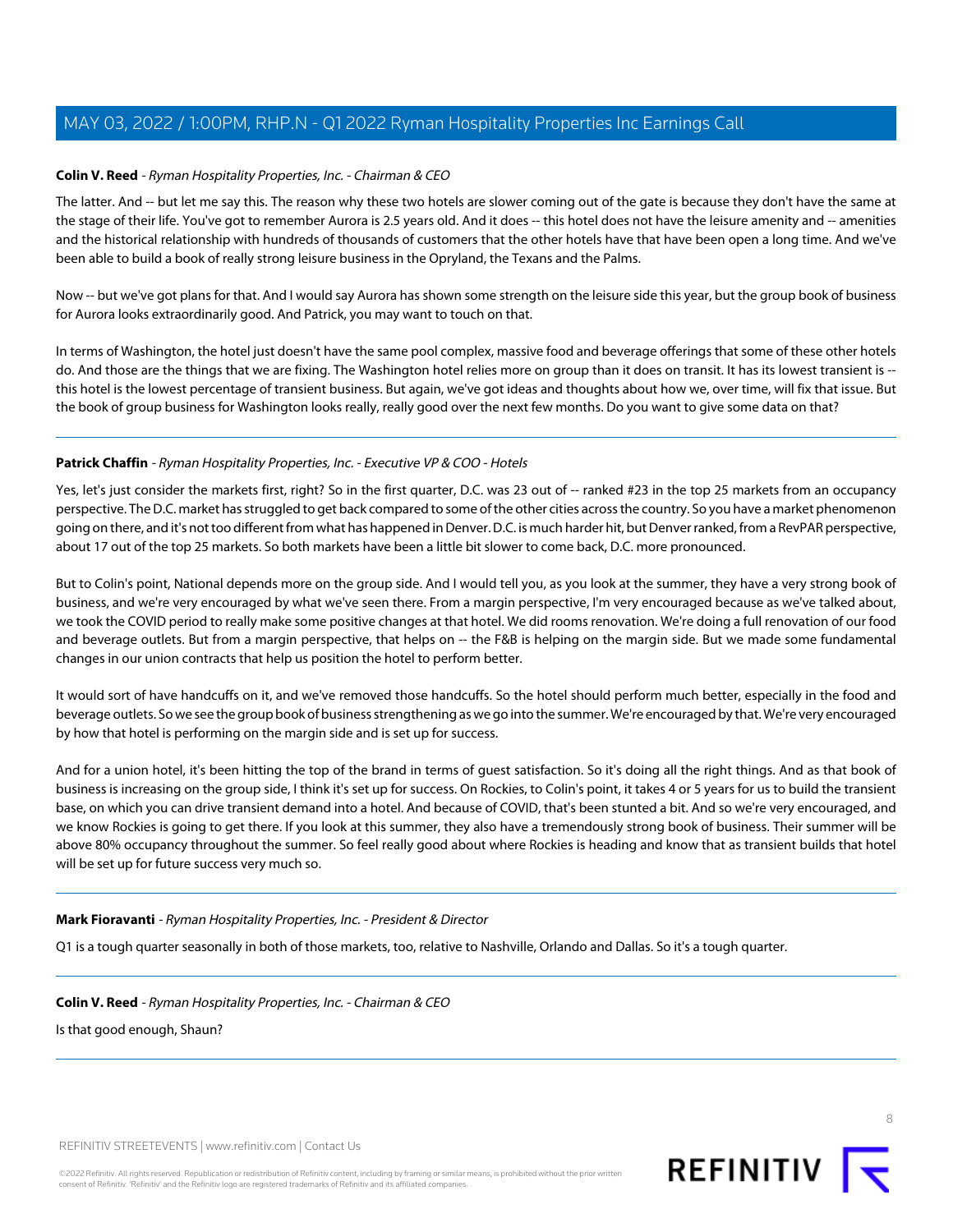#### **Shaun Clisby Kelley** - BofA Securities, Research Division - MD in Americas Equity Research & Research Analyst

It's perfect.

#### **Operator**

<span id="page-8-0"></span>Our next question will come from Bill Crow with Raymond James.

#### **William Andrew Crow** - CIMB Research - Research Analyst

I appreciate all the details so far. Question number one of two. Can you talk about the stability of the workforce from two different perspectives. I guess just staffing levels/turnover would be one? And then kind of where is labor cost from a stability perspective? Have we seen the biggest increases, are those continuing?

#### **Colin V. Reed** - Ryman Hospitality Properties, Inc. - Chairman & CEO

Do you want to take that?

#### Patrick Chaffin - Ryman Hospitality Properties, Inc. - Executive VP & COO - Hotels

Sure. Bill, let's take wage increase first. We saw roughly a 20% increase in the fourth quarter. We saw about 21% wage increase in the first quarter. So it feels like the pace of increase has slowed a bit, and we're normalizing. So we think there will be additional wage increases, but we don't think it will be as dramatic an increase as what we saw in 2021. So we're getting a little bit more comfortable and better handle on how to forecast for the future from that perspective.

From a staffing perspective, we've tried to stay ahead of this. We've been very aggressive in trying to get quality folks on staff, get them trained and then use bonuses and other means to keep them in place. So we've -- I would say, relative to our peers, we've been able to keep our turnover a little bit lower. From a staffing perspective, though, I would say we still have a little bit of room to go given the levels of occupancy that we're projecting for the summer. And we're getting aggressive. Applicant flow has increased over the past 60 days. And so we're encouraged that we're going to be able to get there. But I would say that we were probably at 75% to 80%, depending on the hotel of the full level of staffing we wanted. And I'm comfortable that we'll get to 95% or 100% here in the next 45 days.

#### **Colin V. Reed** - Ryman Hospitality Properties, Inc. - Chairman & CEO

Remind Bill about the efficiencies around management, Patrick, to offset the increases that we've seen in front line.

#### Patrick Chaffin - Ryman Hospitality Properties, Inc. - Executive VP & COO - Hotels

Yes. And I want to make sure we draw a clear comparison or a clear distinction here. On the front line, we are going to come back to the original levels of staffing. Those frontline stars in housekeeping and front desk we'll go back to the original numbers. But from a management perspective, we've driven some synergies into the business putting in quality over quantity and not just throwing bodies at problems, but really using the COVID time to solve some of those issues so that we can be more efficient on the manager side. And we think that there's long term, probably at least 15% reduction in our management headcount as a result that will drive margin improvement into the business.

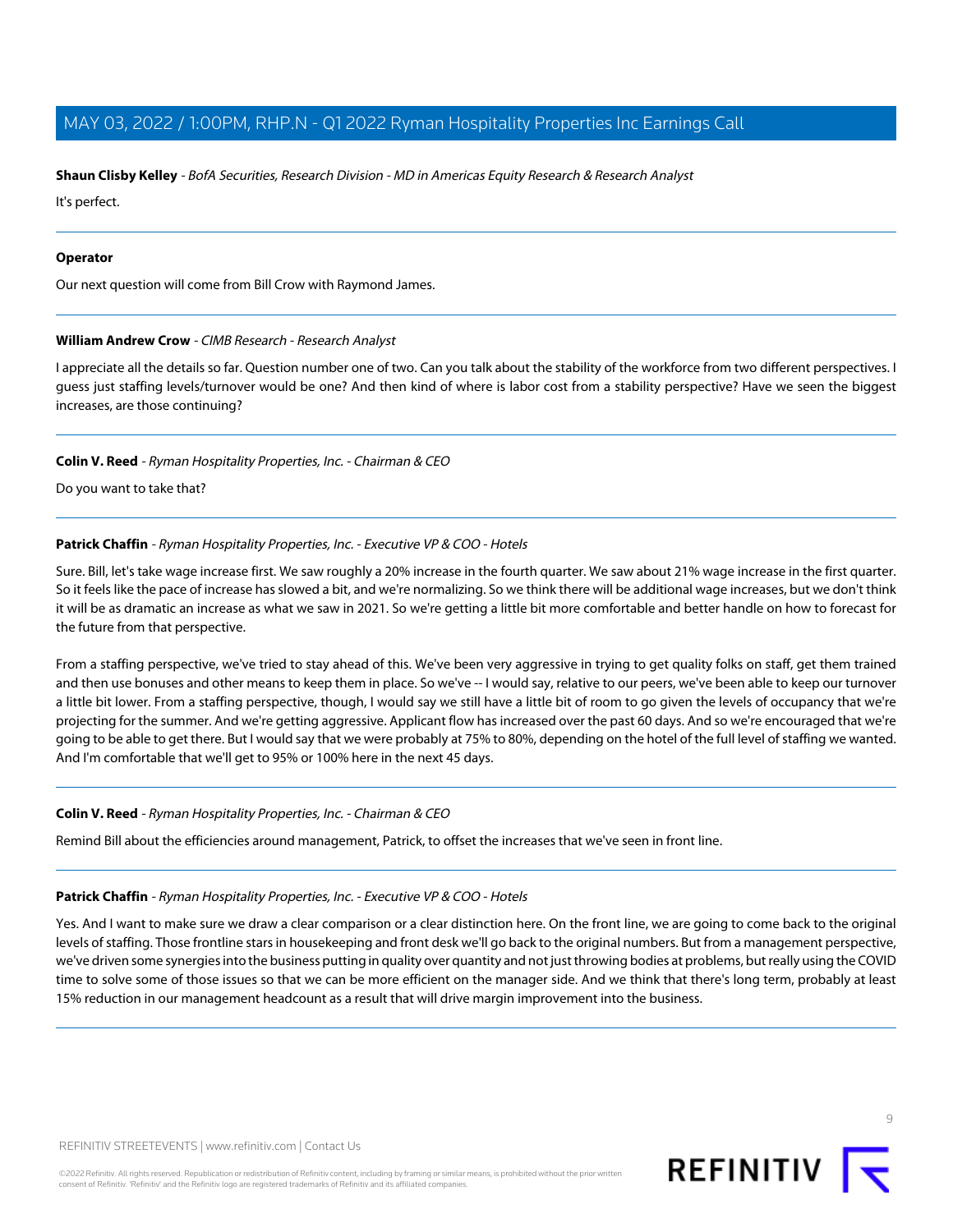#### **William Andrew Crow** - CIMB Research - Research Analyst

Great. I appreciate that. The other question I had is really, what are you hearing from prospective groups for next year? And clearly, the advanced booking pace has been terrific. But are you getting any indication of concerns about economic growth slow in a recession as you talk to prospective groups for next year?

## **Colin V. Reed** - Ryman Hospitality Properties, Inc. - Chairman & CEO

We're seeing none of that. It's something that we monitor lead volumes Patrick and his team engaged, I mean daily with the sales leaders. And I think we see a lot of encouraging signals in our business. This industry, Bill, is big and deep and there's just a ton of organizations across America that want to meet. And we just need to continue to gnaw away and slowly build our share here, the way we've been doing it. And we've done it through the way we treat our salespeople, the recruitment of more salespeople and the quality of our products and the quality of our service.

And so if we have a recession for 6, 9 months, whatever it may be, you go back and look at what happened to us in 2009 in financial crisis. Because of the quality of our business and the quality of our people, we absolutely look at these periods of time, the likes of which we've just gone through, there's a period of time where we can actually gain share. And we think that's what we've done here and that's why we're as optimistic and confident that we have this forward book of business. So if there is a recession, I think we'll do just fine through it.

## Patrick Chaffin - Ryman Hospitality Properties, Inc. - Executive VP & COO - Hotels

Yes, I mean, I would only add that current behavior, it may not be a full indication of where we're going, but current behavior when we just in 3 weeks ago had a group in-house that spent \$680 per person -- or I'm sorry, per group room night in their banquets alone. So folks are getting on property and increasing their spend in a very encouraging way. So maybe things will pull back at some point, but we don't see any indication of it right now.

#### <span id="page-9-0"></span>**Operator**

Our next question will come from Smedes Rose with Citi.

## **Smedes Rose** - Citigroup Inc., Research Division - Director & Senior Analyst

I was just wondering if you -- as the business builds back for the balance of '22 and into '23, are you seeing any changes in sort of new customers versus repeat customers that would make you -- suggest that maybe you're gaining share from either other cities or other group houses? And my second question, I'll just kind of pop in. I'm just wondering if you're seeing any changes in customer behavior around, say, taking housekeeping that might help you on the margin side? Or is that kind of just return back to more normal expectations given more normal operating environment?

## **Colin V. Reed** - Ryman Hospitality Properties, Inc. - Chairman & CEO

Patrick, you want to talk about retention?

#### Patrick Chaffin - Ryman Hospitality Properties, Inc. - Executive VP & COO - Hotels

Yes. So one of the things that we did coming off of opening Rockies has set pretty aggressive acquisition targets because we don't want to always just be taking from the same customer pool. We have very, very loyal customer base. But we know that we need to be always feeding into that so that we can increase our group business long term. And we have set pretty aggressive targets and the hotels year-to-date have been beating those targets. So we are very encouraged by the level of acquisition into the brand. That's not happening because we're losing customers. Our loyal customers continue to return, but we're growing the pie. So yes, we do believe we've stolen some share. Mark, were you going to add something?

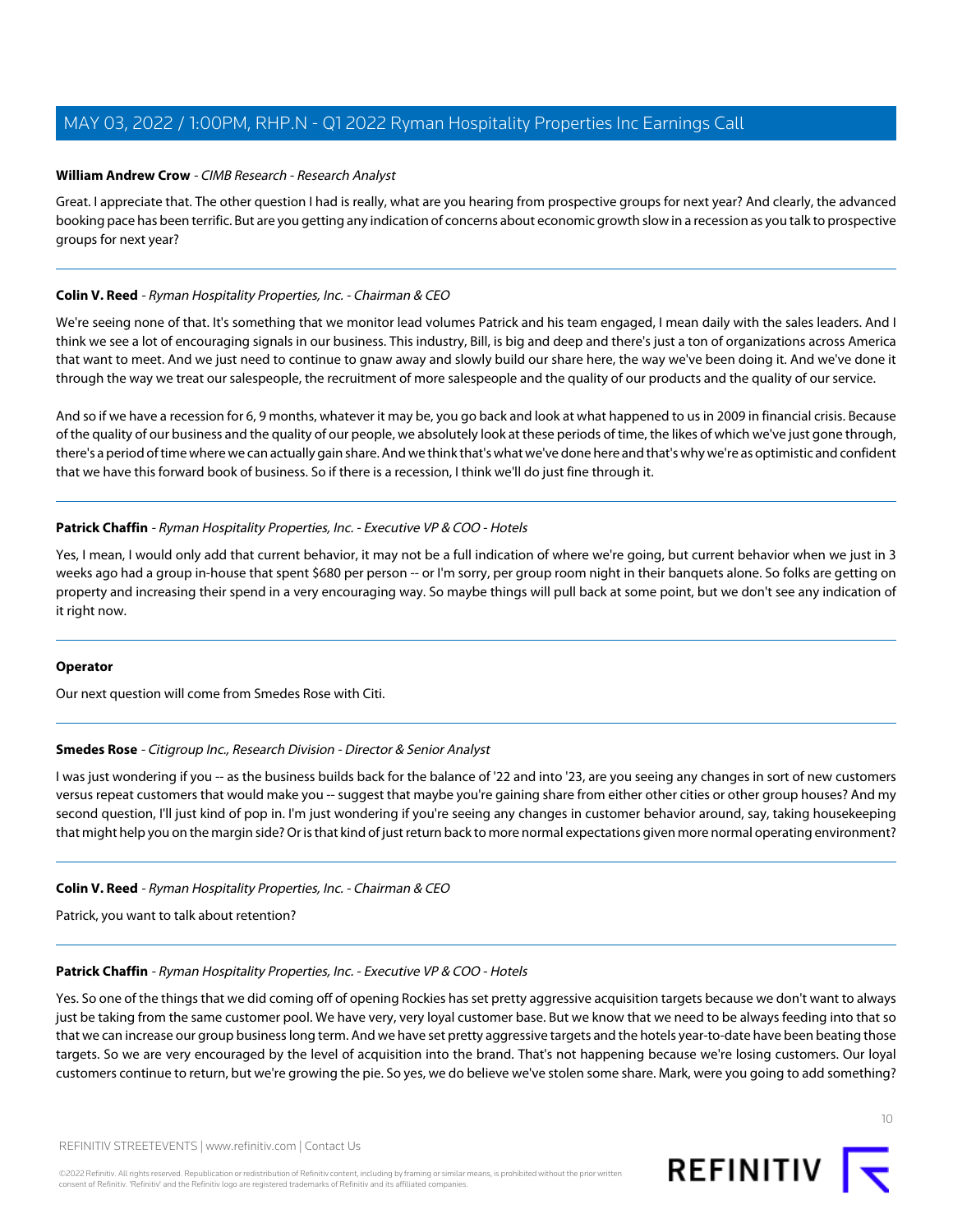## **Mark Fioravanti** - Ryman Hospitality Properties, Inc. - President & Director

I would just -- we increased -- we recruited salespeople from competing brands for this reason.

## **Patrick Chaffin** - Ryman Hospitality Properties, Inc. - Executive VP & COO - Hotels

That's right. And then on the housekeeping side, we brought housekeeping -- daily housekeeping back at our hotels back in the October, November time frame, and it has been met with very positive responses and reactions. I think that's something a lot of folks struggle to get back. But from a labor perspective, we were able to bring it back. I'm not sure if that answers your question or not.

## **Smedes Rose** - Citigroup Inc., Research Division - Director & Senior Analyst

Well, I was just wondering, I think there's always a percent of customers that choose not to have housekeeping regardless of the environment. I was just wondering if you've seen a market change in that percentage take sort of up or down.

## **Patrick Chaffin** - Ryman Hospitality Properties, Inc. - Executive VP & COO - Hotels

No, I would tell you that -- especially on the transient side, with rates going up, folks expect to get daily housekeeping if they can. There's always going to be some folks who opt not to do that, but we haven't seen a material change in that mix.

## **Operator**

<span id="page-10-0"></span>Our next question will come from Dori Kesten with Wells Fargo.

## **Dori Lynn Kesten** - Wells Fargo Securities, LLC, Research Division - Senior Analyst

Historically, what's been the difference in transient and group rates? And then what's your expectation for that spread going forward.

## Patrick Chaffin - Ryman Hospitality Properties, Inc. - Executive VP & COO - Hotels

No, you're fine. I mean, as we've -- I mean, it's obviously been evolving, Dori, because as we've added things like SoundWaves, we've been able to drive a lot better rate at Opryland. And as we've added additional pool amenities at the other hotels that increases our ability. So historically, we looked at it and we said the group customer is much more valuable to us from a total RevPAR perspective, the rate really depends on the time of year.

But historically, most -- your corporate groups and some of your premium association groups have been able to outperform on the rate side. as we've added these pool amenities, we've seen the transient total RevPAR portfolio or total package has increased to the point that, other than banquets, the transient customer is worth almost as much to us as the group customer, which is a very positive thing to see.

But I mean, it really depends on the time of year that you're looking at. During the holidays and the summer period, transient drives extremely high rates and then group drives much higher rates during the historic group travel periods. But give me just a second to look at some additional data, and I'll either follow up later or call you separately after the call.

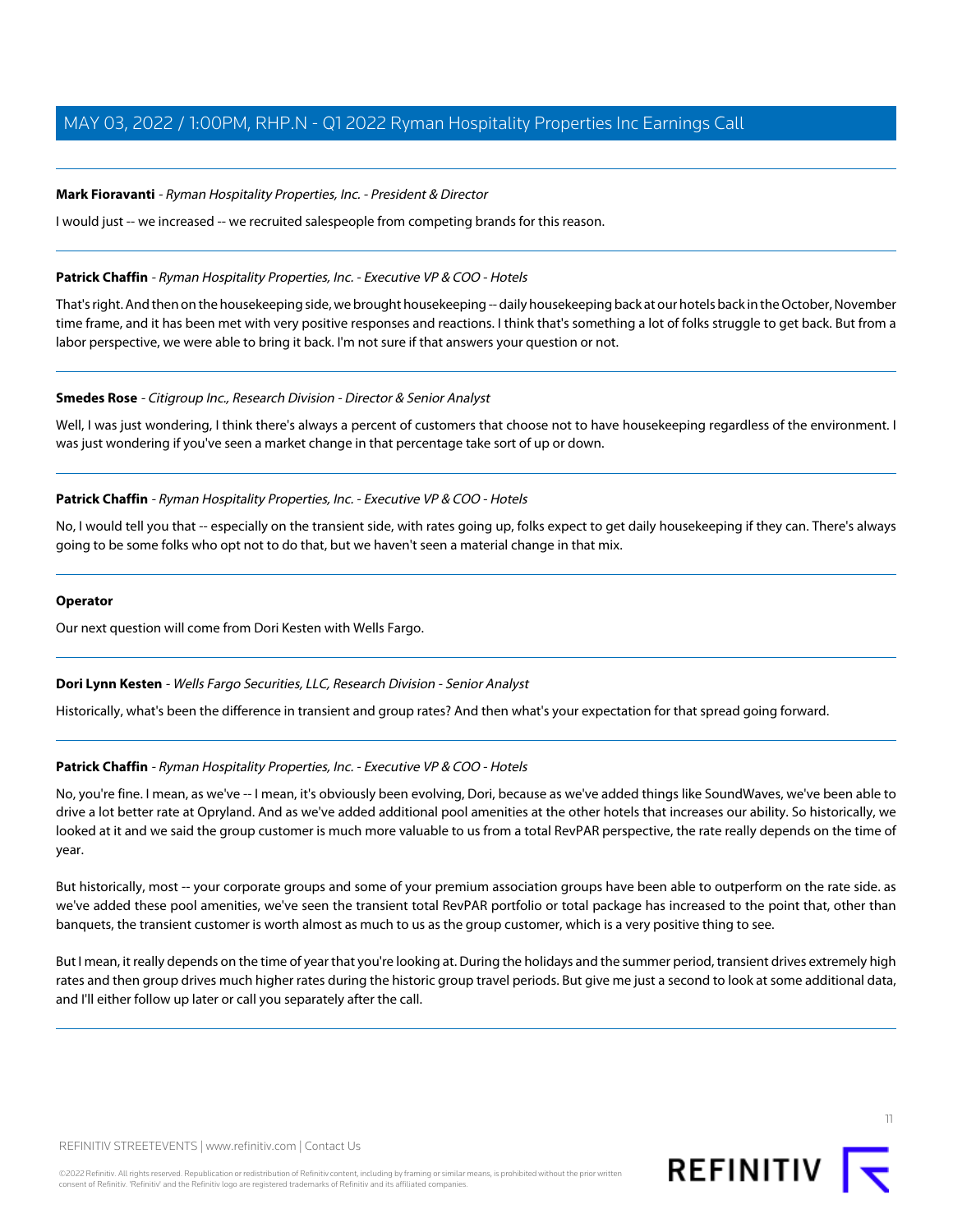## **Colin V. Reed** - Ryman Hospitality Properties, Inc. - Chairman & CEO

But here's the dynamic that's really, really, really interesting. We, through this pandemic, have been able to, because of what Patrick said, because of product and because of just amenities and the quality, we've been able to move our leisure rates up materially. Now this plays into the group side, big time, because we have a very sophisticated yield management system. Here comes a group salesperson comes in, says to your management, folks, the pricing people, this is a group I want to bring for the 3rd of May to the 5th of May and the price they want to pay is x.

Well, now your management are saying, "Well, okay, historically, our leisure rate was x, but now it's x plus 15%, 20%." And so this is now having a positive impact on what is going on in group. And that's one of the reasons why when we make comments about what happened in the month of March or in the first quarter in terms of room nights booked, you see our rate up fairly healthy. And by the way, we haven't talked about this, but we've just closed the books for April from a sales perspective, and we booked over 150,000 room nights in April, again, at a very healthy rate. So there is a very interesting dynamic taking place here. And I think it's going to be very favorable to us long term.

## Patrick Chaffin - Ryman Hospitality Properties, Inc. - Executive VP & COO - Hotels

Dori, you gave me a minute or two to actually do some math. So I can come back to you with some more data. So if you go back about 4 years, our group rate was about 88% of the transient grade, right? But the outside the room picture makes the group customer much more valuable. As the transient rate has continued to increase here recently, '22 is more like group rate is about 73% of the transient rate.

So a little bit more distance between the two. But again, we've seen the banquet spend and the outside the room picture continue to grow on the group side. So the distance between them, as I was mentioning earlier, is narrowing in total spend. Their rate differential has grown a little bit.

So we -- honestly, we are looking at this and saying we can get really great transient customers in here during the summertime that helps us not have to take some of the lowest-rated groups just to fill space. So both customers are becoming more and more valuable to us given the change in mix of what we've been able to drive by driving a more fluent higher-rated transient customer.

## **Colin V. Reed** - Ryman Hospitality Properties, Inc. - Chairman & CEO

We have this several weeks back when the RNC, the Republican National Convention, was looking to come to Nashville that the government's office calls and says we need 2,000 rooms at Opryland for 3 days, when we talked to Opryland and the rate for May, because of it's now a very strong leisure period, the rate is up \$40 on what it was a year or 2 years ago.

And so the feedback to the RNC is if you want to come and you want 2,000 rooms from us, the price you have to pay is x. So this is a very interesting period of time for us as a company. And I know this is going to sound melodramatic, but I think we're in the middle of essentially re-rating the value of our hotel business because I think the leisure customer has discovered us. We've been able to price aggressively and group demand is very healthy. And I think overall, this is going to lead to really, really good rate growth on both sides of the isle.

## **Mark Fioravanti** - Ryman Hospitality Properties, Inc. - President & Director

No new supply.

**Colin V. Reed** - Ryman Hospitality Properties, Inc. - Chairman & CEO

Yes and no new supply exactly right, Mark.



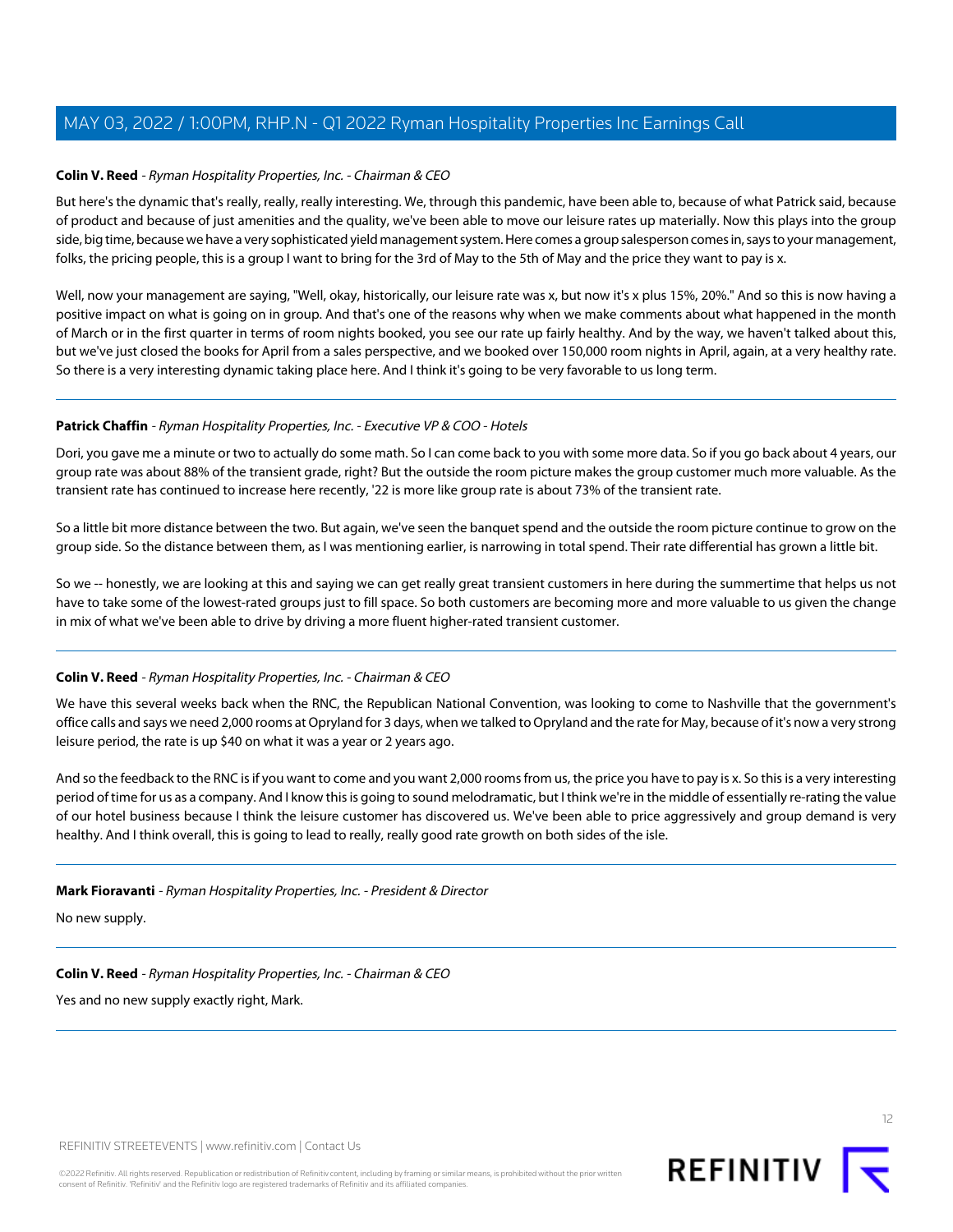## **Patrick Chaffin** - Ryman Hospitality Properties, Inc. - Executive VP & COO - Hotels

Yes. I mean, Dori, while I keep thinking about this more and more, and I want to make sure it's clear while transient has been picking up steam faster on the rate side as of late, group is getting on board and our sales team is doing an outstanding job of driving rate to match serve, if you will, on the transient side.

So Mark talked about earlier how the room nights on the remainder of the year on the books are up about 8.6% in terms of rate but you look at April production for all future years we booked an ADR increase of 13%. So our sales team is doing an outstanding job of understanding the assignment, if you will, and going out there. And as we've talked about in past calls, they have a very different value proposition to pitch.

They have a narrative that is, hey, we're not just raising rates on the group side because of inflation or what's going on in the environment. We're raising rates because we've delivered a lot more value to our customers in the past few years by continued investment into the brand when a lot of brands were not investing into their brands through COVID. So transient is sort of at the head of the pack right now in terms of growth, but we really do believe, to Colin's point, the group is going to come up and be able to match that growth here over the next few years.

#### **Colin V. Reed** - Ryman Hospitality Properties, Inc. - Chairman & CEO

I think, Chelsea, we've got a couple more.

#### **Operator**

<span id="page-12-0"></span>Our next question will come from Chris Woronka with Deutsche Bank.

## **Chris Jon Woronka** - Deutsche Bank AG, Research Division - Research Analyst

Colin, I know you're always kind of thinking about the next -- what's next for the company, and you have a lot of potential projects, right, that could come to fruition. But one of the things I want to ask about was Nashville, and you have a lot of varied offerings there, obviously, with Opryland, the hotel, but all the other attractions. The one thing you don't have, right, is kind of this luxury boutique kind of thing, and we've seen a lot of that spring up downtown. Is that something you think you need or want at Opryland?

## **Colin V. Reed** - Ryman Hospitality Properties, Inc. - Chairman & CEO

Luxury boutique hotel?

## **Chris Jon Woronka** - Deutsche Bank AG, Research Division - Research Analyst

Yes, something like that. I mean we're seeing a lot of those still. A lot of those popped up, right, in Nashville prior to COVID, and I think there's more still kind of on the drawing board. Is that something where you can keep folks kind of on-site instead of some of them migrating downtown?

#### **Colin V. Reed** - Ryman Hospitality Properties, Inc. - Chairman & CEO

I-- so the answer to the question is it's not something that's on my agenda, my radar. And I don't think it's on Mark's either. But what is on our radar is, do we need more rooms? Do we need more meeting space given the demand? And rather than going and building a luxury hotel in downtown Nashville, where you have to pay multiple millions of dollars an acre for, no incentive to build and maybe, I don't know, a 9%, 10% return, we'd rather plow the capital into meeting space and leisure room nights that we can plug into Opryland at 15 returns. That's how we think about it.

Mark is right, we have got our luxury boutique hotel that we are going to sprinkle our pixie dust in Austin, Texas.

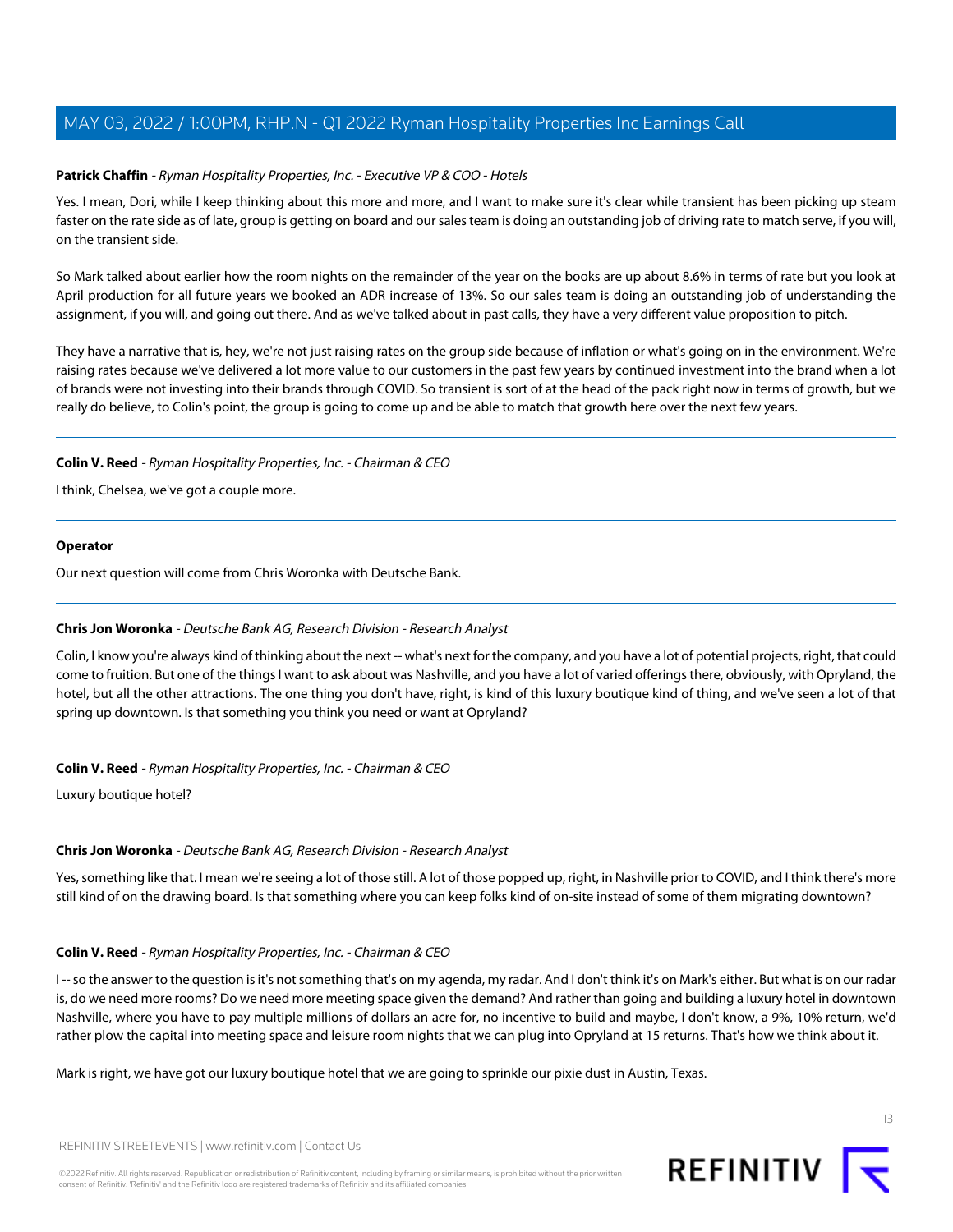## **Chris Jon Woronka** - Deutsche Bank AG, Research Division - Research Analyst

Right, right, right. No, actually I was actually thinking about that hotel being on site of Opryland, not downtown, but I think it sounds like you're still, yes, more focused on.

## **Colin V. Reed** - Ryman Hospitality Properties, Inc. - Chairman & CEO

I think what -- I think given what's going on with leisure right now in Nashville, if you think about what is taking place here. This town and its core product, music, is being plugged in through technology all across the world. One of the reasons we've done this deal with NBCUniversal is because they own Sky in Europe, and we want to put this music in front of these Europeans, and we want them to drag those Europeans on British Air or whoever we -- whatever the flights are here to Nashville. And we want to fill our hotel. That's why we're thinking more family-orientated rooms and rooms that can be used for group. We see this market here growing tremendously over the next 5 to 10 years. If we do things right in the city and I think that's where our focus is going to be.

## **Chris Jon Woronka** - Deutsche Bank AG, Research Division - Research Analyst

Okay. Understood, Colin. Then just as a follow-up. It wasn't that long ago that we had your call on the entertainment kind of transaction and venture. And one of the questions we get a lot from investors is, what else can that business be? We think of it as just being the live entertainment venues, but we know that it's more than that. There's a content side. Is there any way to just think about directionally your blue sky scenario years out, what percentage of that business is still live entertainment versus what's like monetization of content and others? Is there any way to think about that in a clean way?

# **Colin V. Reed** - Ryman Hospitality Properties, Inc. - Chairman & CEO

I'm going to just say it this way, one sentence and that is I think the potential of this business is only constrained by our imagination. I think we have so many avenues for growth in this business. The thing that Mark and I talked to the team about is staying focused on the things that deliver the greatest level of value because there are so many different things that are coming at us on this deal. And yes, it's -- the core of this business is live entertainment right now, but I really do think it will evolve, and there are so many great opportunities here.

## **Mark Fioravanti** - Ryman Hospitality Properties, Inc. - President & Director

Chris, obviously, that notion is what factored into -- was an important factor in the partner that we chose when you think about the relationship of Atairos with Comcast and NBCUniversal. They, obviously, bring a lot of strategic muscle to the media side, content distribution side of the business.

# **Colin V. Reed** - Ryman Hospitality Properties, Inc. - Chairman & CEO

Time for one more question.

## **Operator**

Yes, sir. Our last question will come from Jay Kornreich with SMBC.

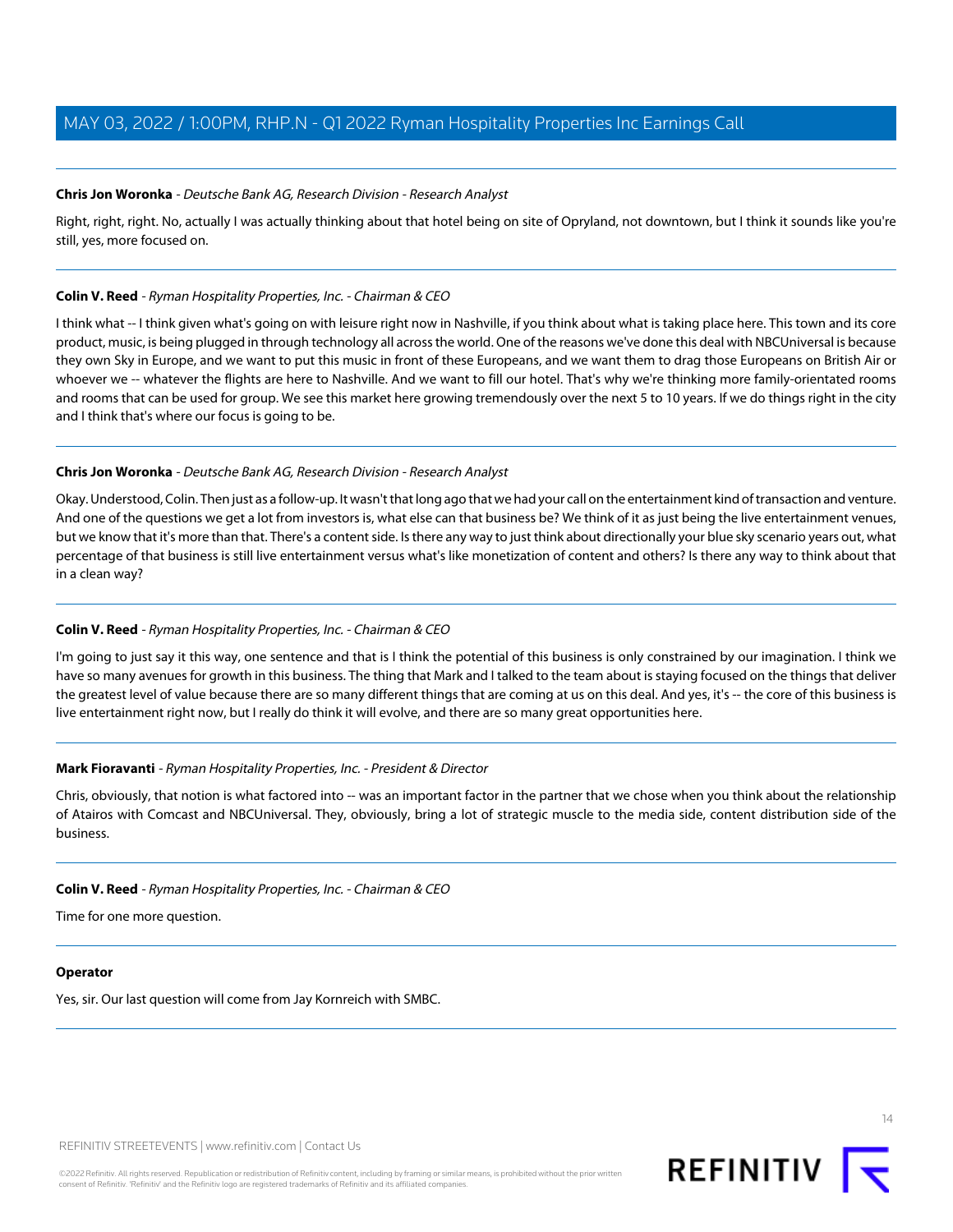## <span id="page-14-0"></span>**Jay Bradley Kornreich** - SMBC Nikko Securities America, Inc., Research Division - Research Analyst

I guess as a follow-up to the last question. I'm curious what are some near-term expansion opportunities in the portfolio beyond Nashville. I believe you previously considered a 300-room expansion to the Rockies. So curious if that's back on the table or any other potential near-term reinvestment opportunities you're considering?

## **Colin V. Reed** - Ryman Hospitality Properties, Inc. - Chairman & CEO

Yes. Well, we've -- I think in our last Board meeting in February, we talked to our Board about potentially \$0.5 billion, \$0.75 billion worth of capital we can deploy into our hotel business by doing some really, really interesting things with room expansion, SoundWaves expansions. This SoundWaves has proven to us this concept of what we put here at Opryland has created enormous value for us through this pandemic. And we've really, I think, proven the thesis of doing something of this size and scale, and we can replicate it in 2 or 3 of these hotels. So we've just got lots of different options here, as this recovery takes shape. And we're very excited about it really truly.

## **Jennifer L. Hutcheson** - Ryman Hospitality Properties, Inc. - Executive VP, Corporate Controller, CFO & CAO

In the near term, we've got the National food and beverage reconcepting that's already underway, and we've got the 130 acres of land outside of Rockies that's always an opportunity for us as well.

## **Colin V. Reed** - Ryman Hospitality Properties, Inc. - Chairman & CEO

Yes. And we sit on land at the Texan. We sit on an enormous amount of land here in Nashville. There's just lots of ideas that when they're baked and approved, we'll communicate them to you because some of these things are a little different to what our competitors are doing. And we don't want to preview that prematurely.

I know that sounds a little convulsive. But we really truly do have some very interesting ideas in terms of positioning these extraordinary assets in a way that's a little different to what we are today.

## **Jay Bradley Kornreich** - SMBC Nikko Securities America, Inc., Research Division - Research Analyst

All right for a bit more color there. And I guess just as one follow-up. I believe you mentioned corporate group representing about 66% of the group demand mix in the first quarter, which has been elevated relative to the dynamics historically. So I'm wondering if that's due to corporate groups beginning to travel more than they historically have? Or if it's from SMERF associations being a bit more subdued? I'm just curious how you see that trend continuing for the remainder of the year?

## Patrick Chaffin - Ryman Hospitality Properties, Inc. - Executive VP & COO - Hotels

Yes. I would say it's corporate is coming back much stronger than anyone anticipated in a much faster fashion. So we were very lucky that a lot of the associations in the rebook phase of COVID, we're very anxious to get rebooked into future periods and the corporate folks kind of held off. And I would say that the mix that we're seeing is an indication they're coming back fast and swift and are anxious to get meeting again. So I think it's a growth in corporate, not a decline in association or SMERF.

## **Colin V. Reed** - Ryman Hospitality Properties, Inc. - Chairman & CEO

Yes. And I would say slightly differently. It is a growth in corporate, no question. The corporations all across this country have been cocooned for the last 2 years, people haven't gotten together to talk culture, talk strategy. And organizations that have done well through COVID have a deep desire to do that in a safe and secure way and that is what is happening here. And the good news is it's giving organization, an organization like